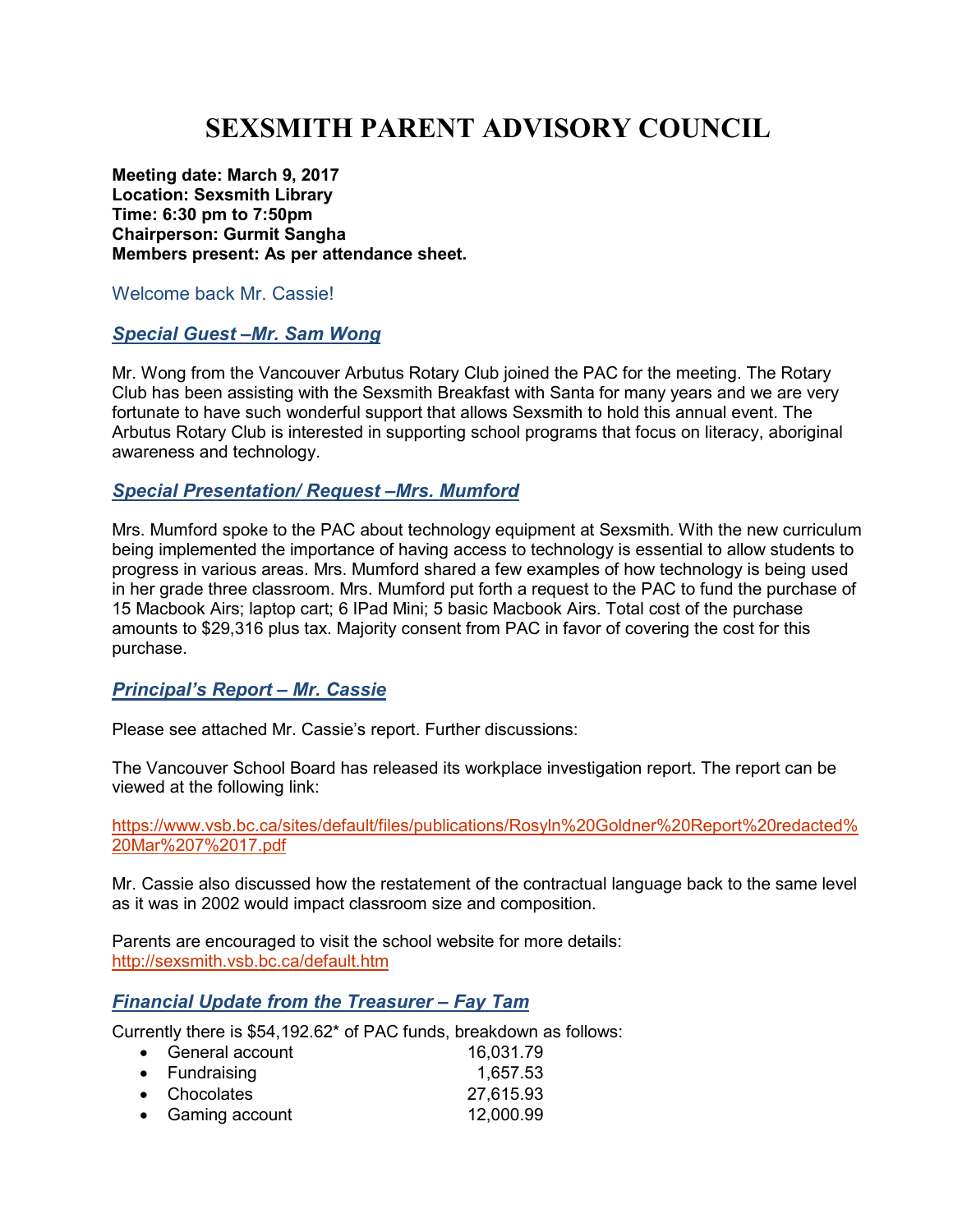• Gaming membership shares 6.32

This balance is after the following balances have been accounted for:

Teacher's fund remaining to be paid out \$1,900 as well as the teacher's memorial of \$1,500 and the remaining to payout for the apple TV, projector, laptop, computer \$436.80 (still waiting for the invoice).

In April, Fay will be applying for the gaming grant which will come in the fall.

## *Hot Lunch Program – Stan Tam*

The hot lunch program is going well, thank you to Chris and Eva for counting all the money from the order forms. Overall the hot lunch program has brought in \$10,879 of net proceeds and another \$5,400 is anticipated for the March to June hot lunch run.

Lunch orders for sports day have been collected. No concession stand this year. Volunteers will be needed to assist in delivering the food to each classroom. Further discussions at the next PAC meeting.

# *Upcoming Filipino Festival Celebration*

The Filipino festival will take place on May 26<sup>th</sup> at 1:30pm. There will be a presentation followed by dancing and singing. Lunch will be served to the teachers and sweet buns for the students.

## *Other Business*

Kami suggested inviting guest speakers to come out and present to the PAC. A survey will be sent out to the parents asking for what topics they are interested in listening to.

Meeting adjourned at 7:50 pm Next meeting date: April 6, 2017 at 6:30pm Location: Sexsmith School Library

## **Signatures of the 2016/2017 PAC Board members are as follows:**

Chair – Gurmit Sangha

Vice Chair – Kami Hothi

Treasurer – Fay Tam

Secretary – Rana Sangha